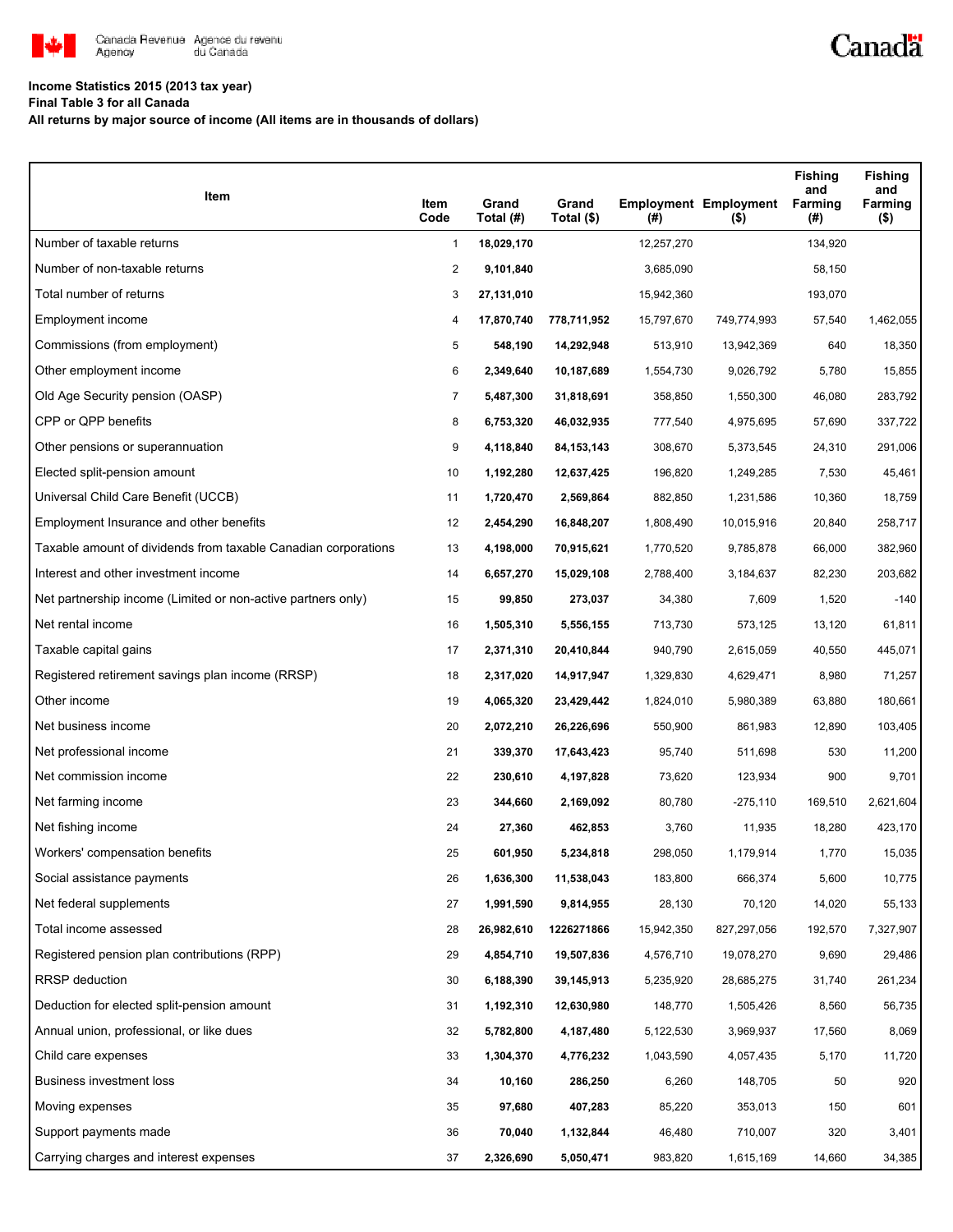

## **Income Statistics 2015 (2013 tax year)**

**Final Table 3 for all Canada**

## **All returns by major source of income (All items are in thousands of dollars)**

| Item                                                                                           | Item<br>Code | Grand<br>Total (#) | Grand<br>Total (\$) | $($ #)     | <b>Employment Employment</b><br>$($ \$) | <b>Fishing</b><br>and<br>Farming<br>(#) | <b>Fishing</b><br>and<br>Farming<br>$($ \$) |
|------------------------------------------------------------------------------------------------|--------------|--------------------|---------------------|------------|-----------------------------------------|-----------------------------------------|---------------------------------------------|
| Deductions for CPP/QPP contributions on self-employment and<br>other earnings                  | 38           | 1,687,700          | 1,335,979           | 257,200    | 47,734                                  | 89,340                                  | 85,681                                      |
| Deductions for provincial parental insurance plan (PPIP) premiums<br>on self-employment income | 39           | 440,250            | 34,458              | 87,610     | 1,312                                   | 15,610                                  | 1,297                                       |
| Exploration and development expenses                                                           | 40           | 69,050             | 763,358             | 22,000     | 313,140                                 | 770                                     | 3,866                                       |
| Other employment expenses                                                                      | 41           | 816,210            | 4,058,689           | 755,560    | 3,789,711                               | 1,360                                   | 4,921                                       |
| Clergy residence deduction                                                                     | 42           | 28,300             | 370,110             | 25,860     | 352,026                                 | 60                                      | 550                                         |
| Other deductions                                                                               | 43           | 729,300            | 2,243,833           | 399,360    | 618,782                                 | 5,590                                   | 10,428                                      |
| Total deductions before adjustments                                                            | 44           | 14,485,940         | 95,950,487          | 10,059,820 | 65,255,294                              | 121,700                                 | 513,370                                     |
| Social benefits repayment                                                                      | 45           | 519,520            | 1,477,401           | 220,980    | 463,165                                 | 7,530                                   | 26,159                                      |
| Net income after adjustments                                                                   | 46           | 26,882,710         | 1130277164          | 15,925,980 | 761,774,508                             | 184,140                                 | 6,948,112                                   |
| Canadian Forces personnel and police deduction                                                 | 47           | 3,150              | 83,218              | 3,120      | 82,781                                  |                                         |                                             |
| Security options deductions                                                                    | 48           | 48,430             | 2,273,707           | 45,470     | 2,165,600                               | 50                                      | 636                                         |
| Other payments deductions                                                                      | 49           | 3,865,850          | 26,585,779          | 502,660    | 1,917,012                               | 17,420                                  | 80,762                                      |
| Non-capital losses of other years                                                              | 50           | 34,800             | 359,428             | 11,550     | 96,188                                  | 260                                     | 1,817                                       |
| Net capital losses of other years                                                              | 51           | 613,460            | 1,856,484           | 230,330    | 425,142                                 | 6,890                                   | 13,800                                      |
| Capital gains deduction                                                                        | 52           | 65,090             | 4,480,721           | 15,490     | 261,591                                 | 8,260                                   | 418,693                                     |
| Northern residents deductions                                                                  | 53           | 257,770            | 885,288             | 204,500    | 733,071                                 | 4,500                                   | 12,706                                      |
| Additional deductions                                                                          | 54           | 217,060            | 1,425,494           | 26,170     | 463,649                                 | 680                                     | 1,238                                       |
| Farming/fishing losses of prior years                                                          | 55           | 13,290             | 140,231             | 3,310      | 21,833                                  | 6,150                                   | 81,696                                      |
| Total deductions from net income                                                               | 56           | 4,976,570          | 38,102,958          | 1,017,740  | 6,169,418                               | 40,200                                  | 611,377                                     |
| Taxable income assessed                                                                        | 57           | 26,182,430         | 1092325095          | 15,912,260 | 755,615,490                             | 183,070                                 | 6,352,235                                   |
| Basic personal amount                                                                          | 58           | 27,062,790         | 297,513,297         | 15,904,780 | 174,707,938                             | 192,770                                 | 2,127,128                                   |
| Age amount                                                                                     | 59           | 5,224,190          | 32,208,685          | 289,670    | 1,404,653                               | 42,290                                  | 248,458                                     |
| Spouse or common-law partner amount                                                            | 60           | 2,134,140          | 16,024,994          | 1,415,640  | 11,171,380                              | 23,930                                  | 149,816                                     |
| Amount for eligible dependant                                                                  | 61           | 944.120            | 9,859,765           | 630,610    | 6,558,473                               | 1,870                                   | 18,906                                      |
| Amount for children 17 and under                                                               | 62           | 3,786,030          | 14,903,218          | 2,896,040  | 11,212,891                              | 28,130                                  | 148,572                                     |
| Amount for infirm dependants age 18 or older                                                   | 63           | 18,370             | 83,551              | 9,860      | 45,614                                  | 130                                     | 544                                         |
| CPP or QPP contributions through employment                                                    | 64           | 15,440,330         | 24,030,376          | 14,152,800 | 23,189,979                              | 42,070                                  | 48,232                                      |
| CPP or QPP contributions on self-employment and other earnings                                 | 65           | 1,687,700          | 1,335,979           | 257,200    | 47,734                                  | 89,340                                  | 85,681                                      |
| Employment Insurance premiums                                                                  | 66           | 15,300,890         | 8,819,900           | 14,014,660 | 8,507,244                               | 48,680                                  | 24,778                                      |
| PPIP premiums paid                                                                             | 67           | 3,758,750          | 745,883             | 3,386,370  | 716,330                                 | 6,610                                   | 762                                         |
| PPIP premiums payable on employment income                                                     | 68           | 110,960            | 22,965              | 101,950    | 22,270                                  | 150                                     | 20                                          |
| PPIP premiums payable on self-employment income                                                | 69           | 445,370            | 44,430              | 91,790     | 1,730                                   | 15,610                                  | 1,671                                       |
| Volunteer firefighters' amount                                                                 | 70           | 40,750             | 122,232             | 32,540     | 97,606                                  | 1,520                                   | 4,572                                       |
| Canada employment amount                                                                       | 71           | 17,728,850         | 19,078,317          | 15,120,350 | 16,792,492                              | 58,820                                  | 61,352                                      |
| Public transit amount                                                                          | 72           | 1,746,020          | 1,488,888           | 1,513,600  | 1,350,575                               | 360                                     | 146                                         |
| Children's fitness amount                                                                      | 73           | 1,659,640          | 912,903             | 1,398,370  | 767,239                                 | 9,610                                   | 5,355                                       |
| Children's arts amount                                                                         | 74           | 605,810            | 312,523             | 505,900    | 258,667                                 | 2,820                                   | 1,416                                       |

Canadä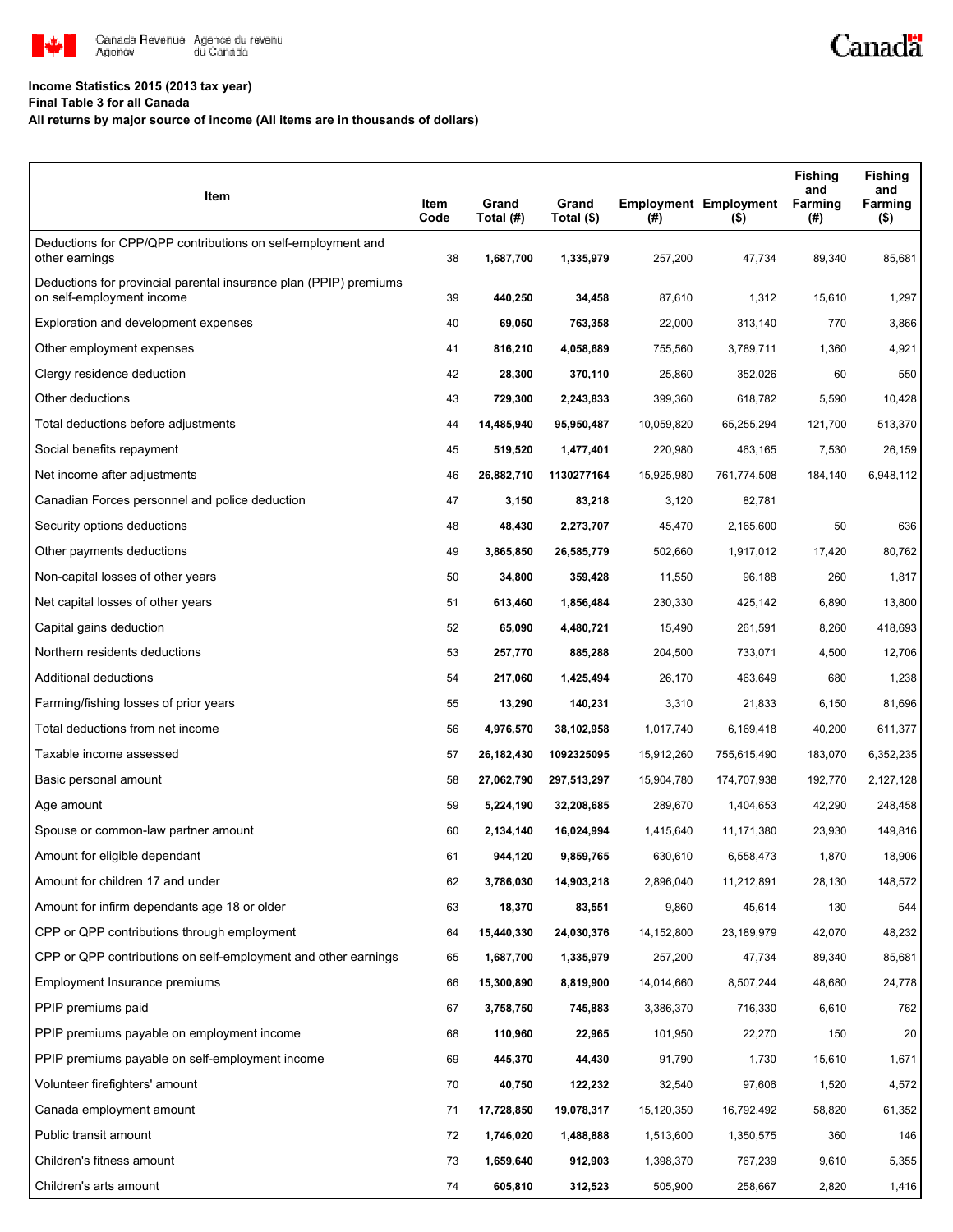

## **Income Statistics 2015 (2013 tax year)**

**Final Table 3 for all Canada**

**All returns by major source of income (All items are in thousands of dollars)**

| Item                                                              |              | Grand      | Grand       |            | <b>Employment Employment</b> | <b>Fishing</b><br>and<br>Farming | <b>Fishing</b><br>and<br>Farming |
|-------------------------------------------------------------------|--------------|------------|-------------|------------|------------------------------|----------------------------------|----------------------------------|
|                                                                   | Item<br>Code | Total (#)  | Total (\$)  | (#)        | (\$)                         | (#)                              | $($ \$)                          |
| Home buyers' amount                                               | 75           | 187,510    | 838,121     | 171,610    | 767,416                      | 330                              | 1,555                            |
| Pension income amount                                             | 76           | 4,785,430  | 9,132,878   | 487,540    | 916,788                      | 29,370                           | 53,363                           |
| Caregiver amount                                                  | 77           | 239,380    | 1,262,607   | 173,510    | 930,615                      | 1,570                            | 7,941                            |
| Disability amount                                                 | 78           | 712,570    | 5,480,277   | 117,680    | 910,380                      | 2,950                            | 22,713                           |
| Disability amount transferred from a dependant                    | 79           | 243,810    | 2,475,590   | 173,480    | 1,825,043                    | 1,860                            | 16,762                           |
| Interest paid on student loans                                    | 80           | 620,900    | 321,558     | 564,780    | 291,968                      | 530                              | 231                              |
| Tuition, education, and textbook amounts                          | 81           | 1,728,920  | 9,285,031   | 1,498,470  | 7,916,680                    | 3,120                            | 11,299                           |
| Tuition, education, and textbook amounts transferred from a child | 82           | 716,010    | 3,629,951   | 600,010    | 3,051,545                    | 4,310                            | 21,781                           |
| Amounts transferred from spouse or common-law partner             | 83           | 1,241,360  | 6,363,562   | 411,480    | 1,891,462                    | 17,250                           | 96,459                           |
| Medical expenses                                                  | 84           | 4,547,070  | 11,064,376  | 2,031,760  | 3,615,619                    | 50,570                           | 121,640                          |
| Total tax credits on personal amounts                             | 85           | 27,073,100 | 71,606,665  | 15,914,560 | 41,847,210                   | 192,780                          | 492,203                          |
| Allowable charitable donations and government gifts               | 86           | 5,766,310  | 9,312,777   | 3,588,630  | 4,335,485                    | 58,190                           | 136,270                          |
| Eligible cultural and ecological gifts                            | 87           | 5,920      | 70,053      | 3,120      | 12,772                       | 30                               | 1,452                            |
| Total tax credit on donations and gifts                           | 88           | 5,730,100  | 2,605,346   | 3,559,020  | 1,194,057                    | 57,950                           | 38,728                           |
| Total federal non-refundable tax credits                          | 89           | 27,074,140 | 74,212,011  | 15,914,740 | 43,041,268                   | 192,800                          | 530,931                          |
| Federal dividend tax credit                                       | 90           | 3,746,930  | 9,559,749   | 1,730,960  | 1,367,805                    | 51,550                           | 47,942                           |
| Overseas employment tax credit                                    | 91           | 6,290      | 59,850      | 6,150      | 59,043                       |                                  |                                  |
| Minimum tax carryover                                             | 92           | 47,090     | 133,934     | 11,400     | 45,706                       | 2,540                            | 7,288                            |
| Basic federal tax                                                 | 93           | 16,943,960 | 128,223,628 | 11,950,230 | 97,281,101                   | 112,370                          | 606,584                          |
| Federal Foreign Tax Credit                                        | 94           | 1,285,800  | 1,084,346   | 579,660    | 726,335                      | 11,690                           | 2,666                            |
| Federal Political contribution tax credit                         | 95           | 150,810    | 25,066      | 56,590     | 9,771                        | 2,060                            | 340                              |
| <b>Investment Tax Credit</b>                                      | 96           | 33,310     | 62,583      | 11,850     | 24,708                       | 6,330                            | 4,538                            |
| Labour-sponsored funds tax credit                                 | 97           | 326,350    | 144,384     | 298,260    | 129,946                      | 1,380                            | 875                              |
| Alternative minimum tax payable                                   | 98           | 39,330     | 186,478     | 1,250      | 5,025                        | 1,360                            | 7,961                            |
| Net federal tax                                                   | 99           | 16,892,310 | 127,005,869 | 11,926,790 | 96,433,688                   | 110,970                          | 598,255                          |
| CPP contributions on self-employment                              | 100          | 1,297,330  | 2,056,164   | 192,660    | 74,730                       | 74,910                           | 147,508                          |
| Social Benefits repayment                                         | 101          | 519,520    | 1,477,401   | 220,980    | 463,165                      | 7,530                            | 26,159                           |
| Net Provincial Tax                                                | 102          | 12,925,190 | 54,804,269  | 9,057,330  | 41,329,832                   | 94,280                           | 308,981                          |
| Total tax payable                                                 | 103          | 18,029,170 | 185,352,672 | 12,257,270 | 138,307,718                  | 134,920                          | 1,080,909                        |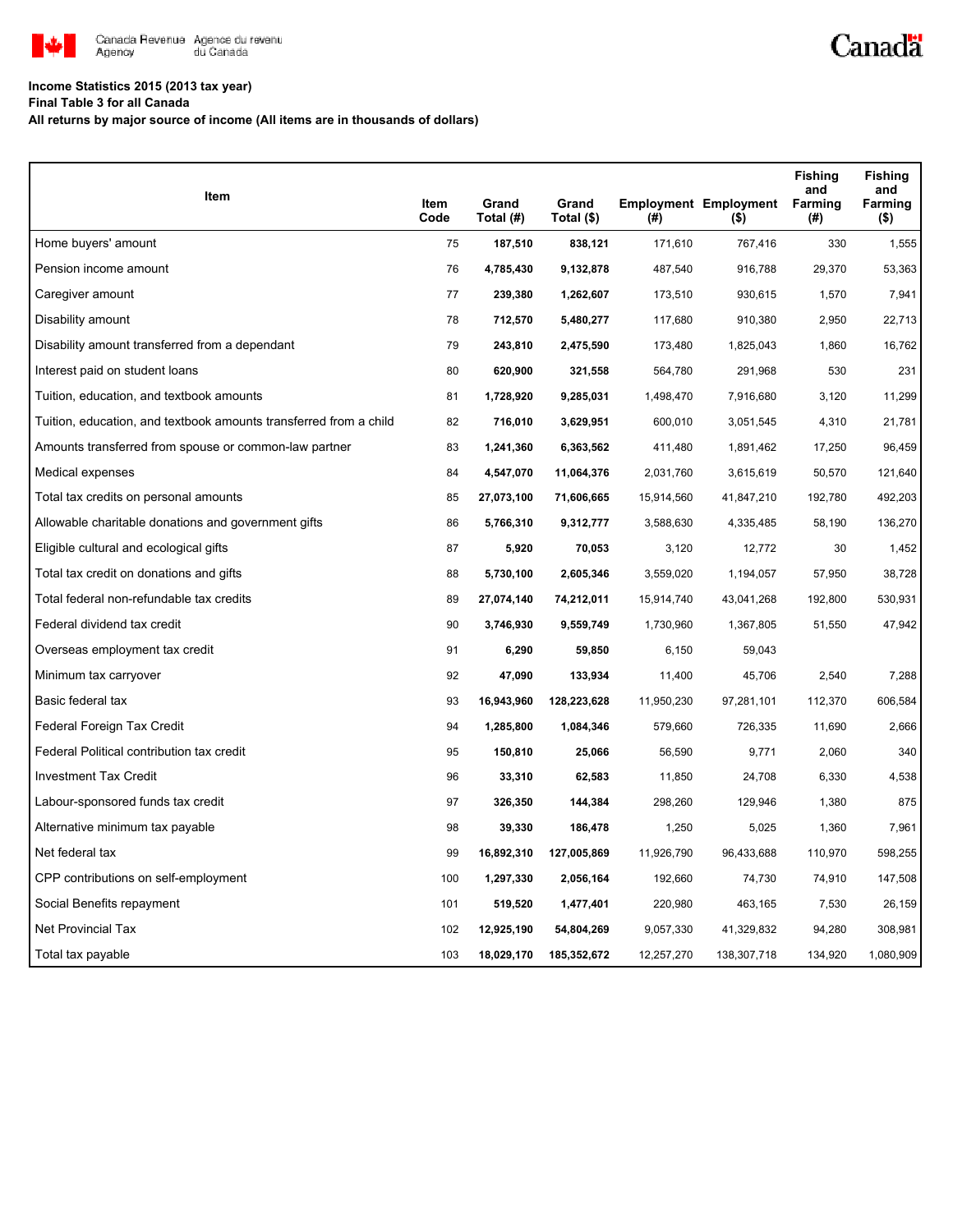| Item                                                                                              | Item<br>Code   | Income $(\#)$ | $lncome($ \$) | <b>Sales</b><br>Professional Professional (Self-Employment) (Self-Employment)<br>(#) | <b>Sales</b><br>$($ \$) | Proprietorship/<br><b>Partnerships</b><br>(#) | Proprietorship/<br><b>Partnerships</b><br>$($ \$) |
|---------------------------------------------------------------------------------------------------|----------------|---------------|---------------|--------------------------------------------------------------------------------------|-------------------------|-----------------------------------------------|---------------------------------------------------|
| Number of taxable returns                                                                         | 1              | 158,200       |               | 89,960                                                                               |                         | 935,390                                       |                                                   |
| Number of non-taxable returns                                                                     | $\overline{2}$ | 25,310        |               | 20,080                                                                               |                         | 274,000                                       |                                                   |
| Total number of returns                                                                           | 3              | 183,510       |               | 110,040                                                                              |                         | 1,209,380                                     |                                                   |
| Employment income                                                                                 | 4              | 39,700        | 852,314       | 19,690                                                                               | 209,930                 | 246,110                                       | 3,195,686                                         |
| Commissions (from employment)                                                                     | 5              | 560           | 2,436         | 1,350                                                                                | 11,763                  | 6,080                                         | 84,211                                            |
| Other employment income                                                                           | 6              | 9,220         | 32,941        | 3,740                                                                                | 6,560                   | 38,810                                        | 94,276                                            |
| Old Age Security pension (OASP)                                                                   | 7              | 19,880        | 99,928        | 9,890                                                                                | 52,132                  | 81,500                                        | 405,311                                           |
| CPP or QPP benefits                                                                               | 8              | 23,250        | 195,338       | 14,320                                                                               | 101,736                 | 125,430                                       | 722,343                                           |
| Other pensions or superannuation                                                                  | 9              | 10,510        | 290,022       | 4,420                                                                                | 64,835                  | 39,260                                        | 619,612                                           |
| Elected split-pension amount                                                                      | 10             | 4,610         | 35,161        | 2,500                                                                                | 18,873                  | 21,910                                        | 170,794                                           |
| Universal Child Care Benefit (UCCB)                                                               | 11             | 13,700        | 20,717        | 8,900                                                                                | 13,075                  | 112,260                                       | 168,131                                           |
| Employment Insurance and other benefits                                                           | 12             | 4,500         | 32,717        | 2,200                                                                                | 12,370                  | 33,210                                        | 185,671                                           |
| Taxable amount of dividends from taxable<br>Canadian corporations                                 | 13             | 45,120        | 581,207       | 19,580                                                                               | 114,678                 | 118,040                                       | 688,363                                           |
| Interest and other investment income                                                              | 14             | 69,920        | 221,859       | 28,920                                                                               | 37,113                  | 228,600                                       | 313,485                                           |
| Net partnership income (Limited or<br>non-active partners only)                                   | 15             | 3,670         | 46,905        | 750                                                                                  | $-539$                  | 2,880                                         | 11,594                                            |
| Net rental income                                                                                 | 16             | 15,670        | 31,615        | 12,710                                                                               | 20,549                  | 89,990                                        | 211,680                                           |
| Taxable capital gains                                                                             | 17             | 27,550        | 179,797       | 12,520                                                                               | 45,583                  | 74,750                                        | 335,513                                           |
| Registered retirement savings plan<br>income (RRSP)                                               | 18             | 14,010        | 102,684       | 13,690                                                                               | 84,645                  | 106,290                                       | 437,499                                           |
| Other income                                                                                      | 19             | 36,390        | 149,512       | 17,270                                                                               | 43,782                  | 118,300                                       | 316,188                                           |
| Net business income                                                                               | 20             | 5,820         | 19,313        | 5,610                                                                                | 13,050                  | 1,188,590                                     | 24,180,804                                        |
| Net professional income                                                                           | 21             | 181,690       | 16,473,637    | 840                                                                                  | 1,865                   | 4,420                                         | 67,051                                            |
| Net commission income                                                                             | 22             | 1,120         | 6,067         | 108,420                                                                              | 3,860,540               | 7,690                                         | 45,349                                            |
| Net farming income                                                                                | 23             | 1,320         | $-6,928$      | 610                                                                                  | $-3,472$                | 14,250                                        | $-39,645$                                         |
| Net fishing income                                                                                | 24             | 20            | $-29$         | 20                                                                                   | 64                      | 360                                           | 1,978                                             |
| Workers' compensation benefits                                                                    | 25             | 430           | 2,902         | 640                                                                                  | 4,145                   | 11,060                                        | 71,267                                            |
| Social assistance payments                                                                        | 26             | 950           | 3,624         | 1,050                                                                                | 3,700                   | 15,230                                        | 57,369                                            |
| Net federal supplements                                                                           | 27             | 1,230         | 4,228         | 1,290                                                                                | 4,736                   | 19,880                                        | 70,731                                            |
| Total income assessed                                                                             | 28             | 183,100       | 19,383,543    | 109,750                                                                              | 4,724,969               | 1,204,140                                     | 32,442,452                                        |
| Registered pension plan contributions<br>(RPP)                                                    | 29             | 5,710         | 19,126        | 1,450                                                                                | 2,055                   | 24,850                                        | 42,493                                            |
| RRSP deduction                                                                                    | 30             | 84,190        | 1,282,751     | 29,450                                                                               | 292,305                 | 214,480                                       | 1,330,271                                         |
| Deduction for elected split-pension<br>amount                                                     | 31             | 5,350         | 76,528        | 1,980                                                                                | 17,704                  | 16,340                                        | 155,544                                           |
| Annual union, professional, or like dues                                                          | 32             | 22,970        | 27,217        | 6,510                                                                                | 4,677                   | 74,210                                        | 33,873                                            |
| Child care expenses                                                                               | 33             | 16,940        | 74,219        | 7,950                                                                                | 28,292                  | 90,860                                        | 253,759                                           |
| Business investment loss                                                                          | 34             | 170           | 5,737         | 110                                                                                  | 2,515                   | 630                                           | 15,537                                            |
| Moving expenses                                                                                   | 35             | 1,450         | 10,031        | 300                                                                                  | 1,648                   | 3,150                                         | 14,989                                            |
| Support payments made                                                                             | 36             | 1,690         | 81,293        | 460                                                                                  | 8,867                   | 2,330                                         | 32,126                                            |
| Carrying charges and interest expenses                                                            | 37             | 26,330        | 119,070       | 10,870                                                                               | 29,585                  | 56,070                                        | 146,696                                           |
| Deductions for CPP/QPP contributions on<br>self-employment and other earnings                     | 38             | 152,680       | 226,114       | 90,030                                                                               | 106,585                 | 962,980                                       | 813,621                                           |
| Deductions for provincial parental<br>insurance plan (PPIP) premiums on<br>self-employment income | 39             | 50,300        | 8,767         | 18,710                                                                               | 2,328                   | 220,540                                       | 18,829                                            |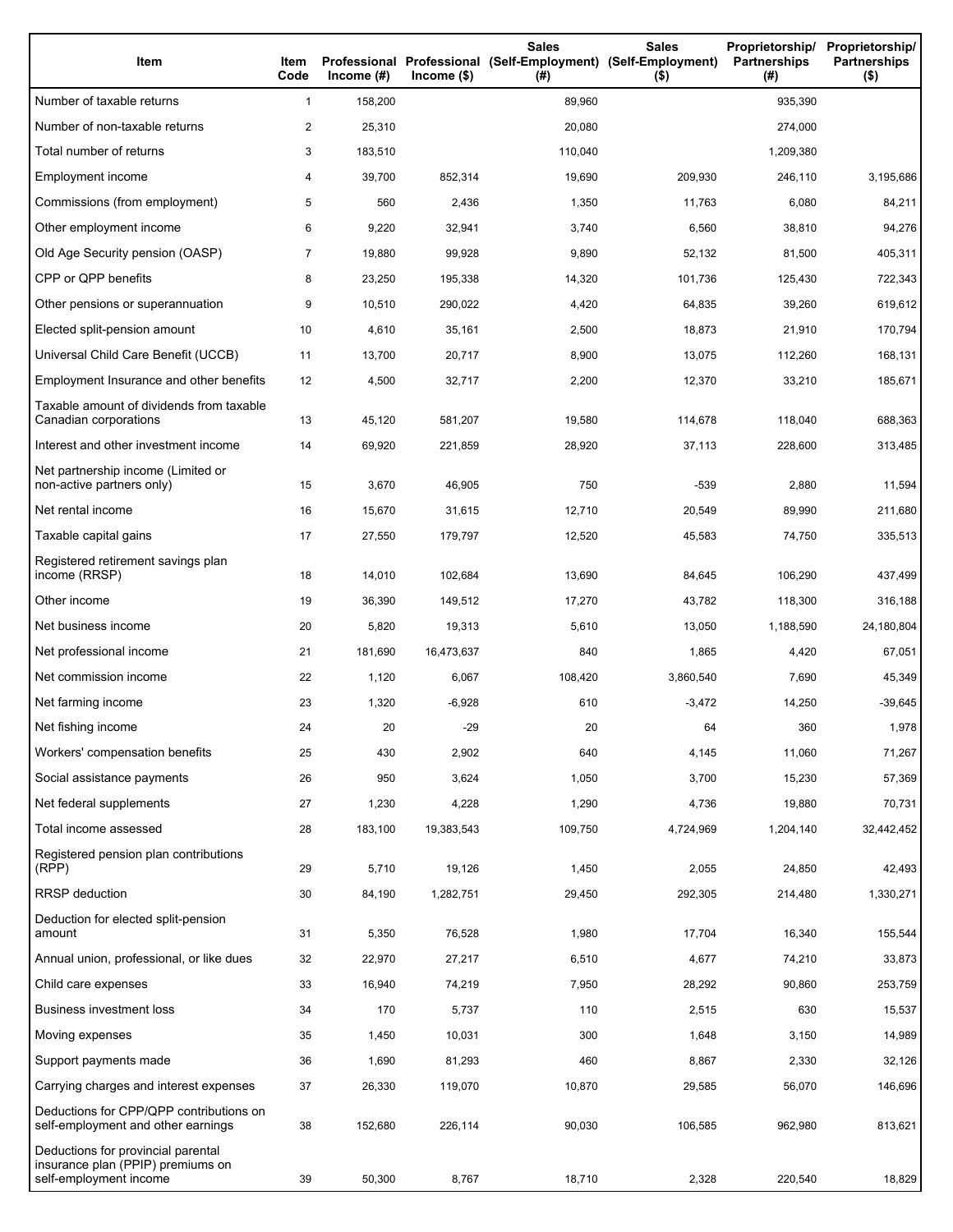| Item                                                              | Item<br>Code | Income $(\#)$ | Income(\$) | <b>Sales</b><br>Professional Professional (Self-Employment) (Self-Employment)<br>(#) | <b>Sales</b><br>$($ \$) | Proprietorship/<br><b>Partnerships</b><br>(#) | Proprietorship/<br><b>Partnerships</b><br>$($ \$) |
|-------------------------------------------------------------------|--------------|---------------|------------|--------------------------------------------------------------------------------------|-------------------------|-----------------------------------------------|---------------------------------------------------|
| Exploration and development expenses                              | 40           | 2,520         | 37,885     | 500                                                                                  | 5,384                   | 1,610                                         | 24,193                                            |
| Other employment expenses                                         | 41           | 2,090         | 9,896      | 2,970                                                                                | 31,136                  | 10,240                                        | 49,329                                            |
| Clergy residence deduction                                        | 42           | 50            | 420        | 20                                                                                   | 150                     | 310                                           | 2,956                                             |
| Other deductions                                                  | 43           | 4,250         | 7,853      | 2,570                                                                                | 2,802                   | 20,970                                        | 25,468                                            |
| Total deductions before adjustments                               | 44           | 168,520       | 1,986,995  | 96,840                                                                               | 536,080                 | 1,034,810                                     | 2,960,465                                         |
| Social benefits repayment                                         | 45           | 8,210         | 40,509     | 1,810                                                                                | 6,531                   | 7,040                                         | 23,841                                            |
| Net income after adjustments                                      | 46           | 180,100       | 17,399,624 | 106,300                                                                              | 4,207,710               | 1,165,940                                     | 30,188,712                                        |
| Canadian Forces personnel and police<br>deduction                 | 47           |               |            |                                                                                      |                         |                                               |                                                   |
| Security options deductions                                       | 48           | 80            | 1,916      | 10                                                                                   | 37                      | 190                                           | 5,269                                             |
| Other payments deductions                                         | 49           | 2,500         | 10,740     | 2,790                                                                                | 12,564                  | 43,810                                        | 199,408                                           |
| Non-capital losses of other years                                 | 50           | 830           | 14,365     | 1,180                                                                                | 9,009                   | 10,370                                        | 127,462                                           |
| Net capital losses of other years                                 | 51           | 9,820         | 34,740     | 4,180                                                                                | 8,838                   | 16,480                                        | 35,689                                            |
| Capital gains deduction                                           | 52           | 400           | 20,840     | 110                                                                                  | 3,486                   | 1,410                                         | 42,162                                            |
| Northern residents deductions                                     | 53           | 640           | 2,108      | 290                                                                                  | 788                     | 7,040                                         | 21,414                                            |
| Additional deductions                                             | 54           | 710           | 13,186     | 170                                                                                  | 432                     | 2,220                                         | 27,625                                            |
| Farming/fishing losses of prior years                             | 55           | 60            | 920        | 30                                                                                   | 350                     | 820                                           | 8,640                                             |
| Total deductions from net income                                  | 56           | 14,740        | 98,930     | 8,540                                                                                | 35,564                  | 79,830                                        | 468,483                                           |
| Taxable income assessed                                           | 57           | 179,840       | 17,301,592 | 106,190                                                                              | 4,172,788               | 1,164,040                                     | 29,731,691                                        |
| Basic personal amount                                             | 58           | 181,560       | 1,998,540  | 109,990                                                                              | 1,211,512               | 1,203,750                                     | 13,242,955                                        |
| Age amount                                                        | 59           | 10,670        | 52,565     | 8,480                                                                                | 46,318                  | 77,150                                        | 472,552                                           |
| Spouse or common-law partner amount                               | 60           | 14,090        | 107,731    | 11,700                                                                               | 87,676                  | 156,470                                       | 1,179,284                                         |
| Amount for eligible dependant                                     | 61           | 5,550         | 57,341     | 4,330                                                                                | 45,019                  | 47,910                                        | 501,024                                           |
| Amount for children 17 and under                                  | 62           | 37,640        | 154,781    | 21,480                                                                               | 84,834                  | 215,460                                       | 890,167                                           |
| Amount for infirm dependants age 18 or<br>older                   | 63           | 150           | 598        | 80                                                                                   | 366                     | 860                                           | 3,958                                             |
| CPP or QPP contributions through<br>employment                    | 64           | 34,250        | 26,494     | 16,610                                                                               | 8,244                   | 213,060                                       | 119,047                                           |
| CPP or QPP contributions on<br>self-employment and other earnings | 65           | 152,680       | 226,114    | 90,030                                                                               | 106,585                 | 962,980                                       | 813,621                                           |
| Employment Insurance premiums                                     | 66           | 25,430        | 8,277      | 12,360                                                                               | 2,827                   | 170,330                                       | 44,865                                            |
| PPIP premiums paid                                                | 67           | 11,630        | 1,068      | 3,350                                                                                | 177                     | 47,210                                        | 2,944                                             |
| PPIP premiums payable on employment<br>income                     | 68           | 380           | 34         | 110                                                                                  | 5                       | 1,430                                         | 86                                                |
| PPIP premiums payable on<br>self-employment income                | 69           | 50,320        | 11,292     | 18,740                                                                               | 2,999                   | 220,670                                       | 24,250                                            |
| Volunteer firefighters' amount                                    | 70           | 70            | 213        | 50                                                                                   | 159                     | 1,730                                         | 5,190                                             |
| Canada employment amount                                          | 71           | 44,930        | 42,701     | 21,780                                                                               | 20,897                  | 265,850                                       | 260,744                                           |
| Public transit amount                                             | 72           | 9,050         | 7,321      | 2,860                                                                                | 2,138                   | 28,940                                        | 21,347                                            |
| Children's fitness amount                                         | 73           | 22,560        | 15,143     | 9,790                                                                                | 6,087                   | 78,490                                        | 43,179                                            |
| Children's arts amount                                            | 74           | 11,520        | 7,137      | 4,120                                                                                | 2,338                   | 28,020                                        | 14,496                                            |
| Home buyers' amount                                               | 75           | 1,340         | 6,232      | 550                                                                                  | 2,548                   | 5,170                                         | 23,715                                            |
| Pension income amount                                             | 76           | 14,360        | 27,435     | 6,590                                                                                | 12,199                  | 57,470                                        | 106,436                                           |
| Caregiver amount                                                  | 77           | 1,650         | 9,128      | 1,620                                                                                | 8,637                   | 10,820                                        | 56,535                                            |
| Disability amount                                                 | 78           | 1,040         | 8,000      | 640                                                                                  | 4,894                   | 7,550                                         | 58,204                                            |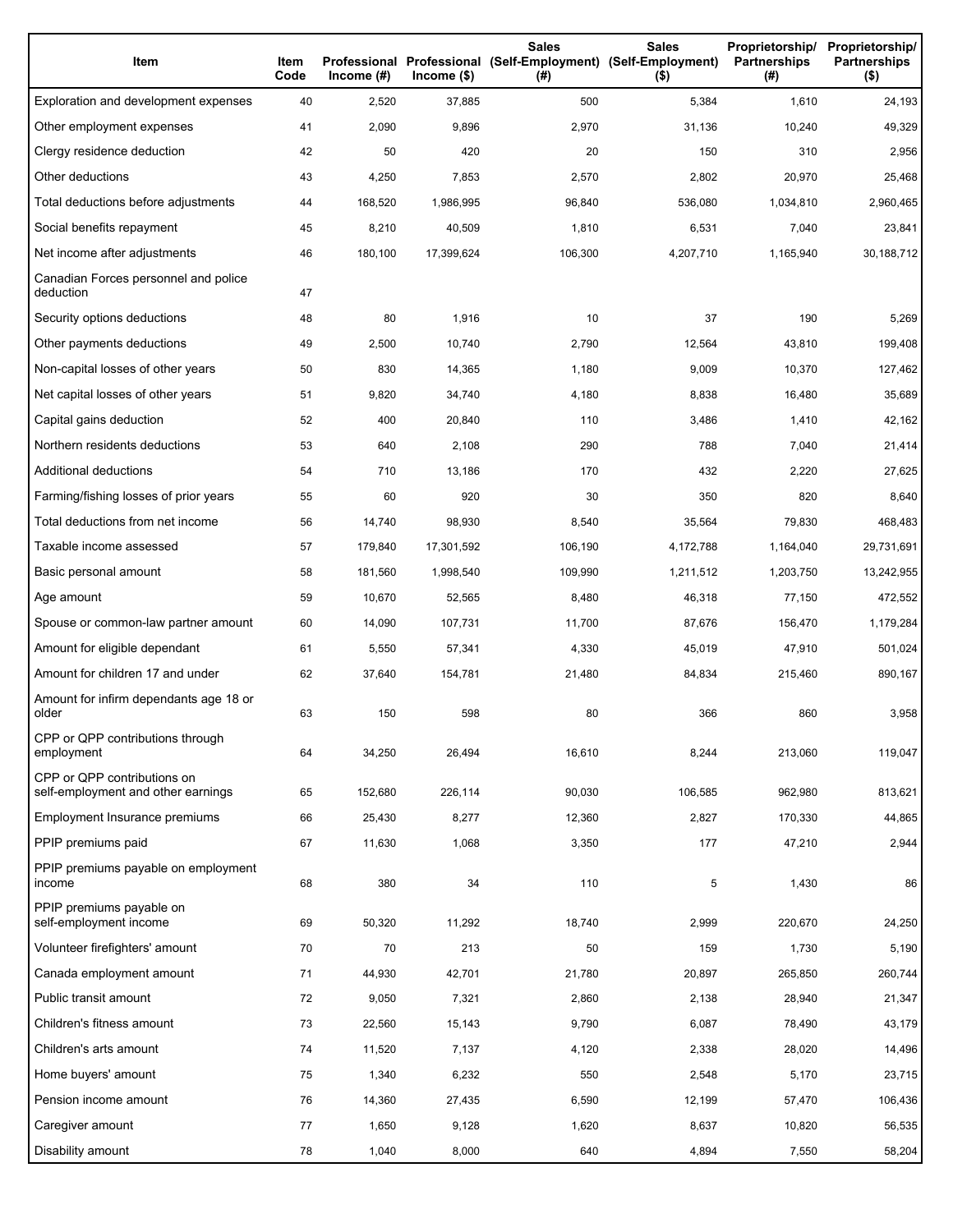| Item                                                                 | Item<br>Code | Income $(#)$ | Income (\$) | <b>Sales</b><br>Professional Professional (Self-Employment) (Self-Employment)<br>(#) | <b>Sales</b><br>$($ \$) | Proprietorship/<br><b>Partnerships</b><br>(#) | Proprietorship/<br><b>Partnerships</b><br>$($ \$) |
|----------------------------------------------------------------------|--------------|--------------|-------------|--------------------------------------------------------------------------------------|-------------------------|-----------------------------------------------|---------------------------------------------------|
| Disability amount transferred from a<br>dependant                    | 79           | 1,930        | 19,517      | 1,090                                                                                | 10,675                  | 10,300                                        | 103,456                                           |
| Interest paid on student loans                                       | 80           | 7,310        | 5,311       | 1,470                                                                                | 741                     | 15,660                                        | 8,787                                             |
| Tuition, education, and textbook amounts                             | 81           | 12,840       | 134,130     | 5,260                                                                                | 23,376                  | 47,780                                        | 232,553                                           |
| Tuition, education, and textbook amounts<br>transferred from a child | 82           | 11,000       | 62,632      | 4,490                                                                                | 23,141                  | 26,650                                        | 129,681                                           |
| Amounts transferred from spouse or<br>common-law partner             | 83           | 4,560        | 20,522      | 4,110                                                                                | 18,448                  | 52,750                                        | 246,885                                           |
| Medical expenses                                                     | 84           | 42,000       | 116,759     | 22,380                                                                               | 48,475                  | 250,040                                       | 468,051                                           |
| Total tax credits on personal amounts                                | 85           | 181,600      | 469,188     | 109,990                                                                              | 267,223                 | 1,203,810                                     | 2,861,406                                         |
| Allowable charitable donations and<br>government gifts               | 86           | 72,010       | 260,202     | 28,500                                                                               | 51,590                  | 177,280                                       | 300,414                                           |
| Eligible cultural and ecological gifts                               | 87           | 80           | 2,634       | 20                                                                                   | 22                      | 220                                           | 7,461                                             |
| Total tax credit on donations and gifts                              | 88           | 71,730       | 74,543      | 28,410                                                                               | 14,339                  | 176,570                                       | 85,736                                            |
| Total federal non-refundable tax credits                             | 89           | 182,240      | 543,731     | 109,990                                                                              | 281,562                 | 1,203,860                                     | 2,947,142                                         |
| Federal dividend tax credit                                          | 90           | 42,460       | 80,735      | 16,870                                                                               | 15,181                  | 92,550                                        | 86,030                                            |
| Overseas employment tax credit                                       | 91           |              |             |                                                                                      |                         | 20                                            | 84                                                |
| Minimum tax carryover                                                | 92           | 390          | 1,741       | 160                                                                                  | 607                     | 1,400                                         | 4,216                                             |
| Basic federal tax                                                    | 93           | 131,680      | 3,390,185   | 65,720                                                                               | 518,076                 | 595,790                                       | 2,681,078                                         |
| Federal Foreign Tax Credit                                           | 94           | 21,110       | 21,230      | 5,110                                                                                | 694                     | 30,200                                        | 48,863                                            |
| Federal Political contribution tax credit                            | 95           | 3,930        | 898         | 840                                                                                  | 136                     | 4,290                                         | 683                                               |
| <b>Investment Tax Credit</b>                                         | 96           | 1,700        | 5,371       | 260                                                                                  | 460                     | 2,030                                         | 3,924                                             |
| Labour-sponsored funds tax credit                                    | 97           | 2,450        | 1,599       | 930                                                                                  | 586                     | 6,860                                         | 3,686                                             |
| Alternative minimum tax payable                                      | 98           | 160          | 973         |                                                                                      |                         | 430                                           | 2,818                                             |
| Net federal tax                                                      | 99           | 131,370      | 3,368,686   | 65,610                                                                               | 516,279                 | 593,750                                       | 2,639,968                                         |
| CPP contributions on self-employment                                 | 100          | 104,040      | 300,427     | 72,040                                                                               | 170,567                 | 753,180                                       | 1,280,619                                         |
| Social Benefits repayment                                            | 101          | 8,210        | 40,509      | 1,810                                                                                | 6,531                   | 7,040                                         | 23,841                                            |
| <b>Net Provincial Tax</b>                                            | 102          | 91,130       | 1,292,161   | 50,410                                                                               | 229,940                 | 415,270                                       | 1,101,684                                         |
| Total tax payable                                                    | 103          | 158,200      | 5,002,238   | 89,960                                                                               | 923,465                 | 935,390                                       | 5,047,675                                         |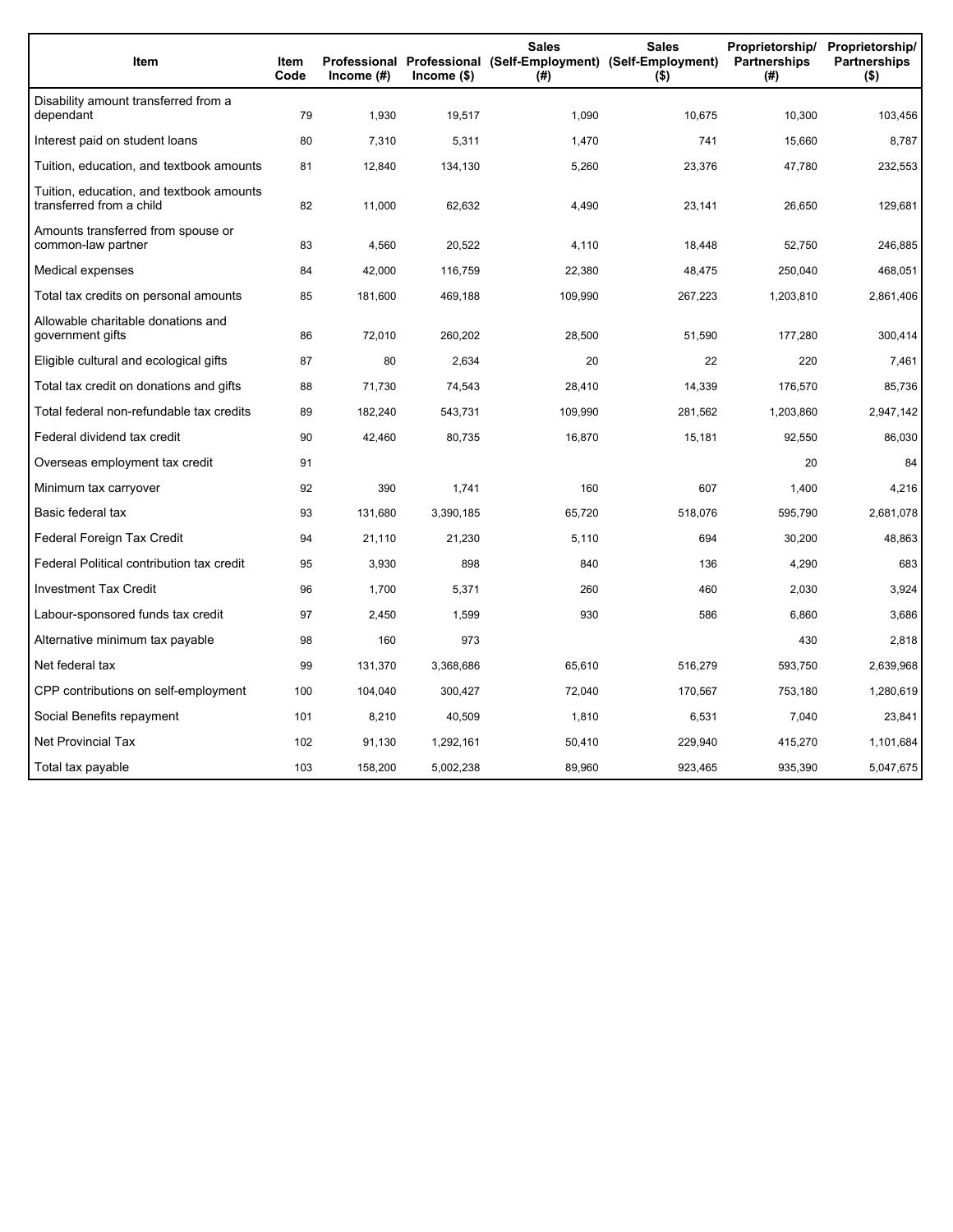| Item                                                                                           | Item<br>Code   | (#)       | Investment Investment<br>$($ \$) | <b>Pension</b><br>(#) | Pension<br>$($ \$) | <b>Benefit</b><br>(#) | <b>Benefit</b><br>$($ \$) |
|------------------------------------------------------------------------------------------------|----------------|-----------|----------------------------------|-----------------------|--------------------|-----------------------|---------------------------|
| Number of taxable returns                                                                      | $\mathbf{1}$   | 825,780   |                                  | 3,026,680             |                    | 282,340               |                           |
| Number of non-taxable returns                                                                  | $\overline{c}$ | 455,790   |                                  | 2,158,580             |                    | 2,006,060             |                           |
| Total number of returns                                                                        | 3              | 1,281,580 |                                  | 5,185,260             |                    | 2,288,400             |                           |
| Employment income                                                                              | 4              | 413,630   | 12,810,363                       | 513,750               | 4,168,775          | 556,240               | 2,949,848                 |
| Commissions (from employment)                                                                  | 5              | 6,750     | 153,271                          | 6,020                 | 23,686             | 8,360                 | 13,589                    |
| Other employment income                                                                        | 6              | 62,220    | 265,558                          | 589,100               | 577,838            | 43,940                | 56,855                    |
| Old Age Security pension (OASP)                                                                | $\overline{7}$ | 311,720   | 1,690,277                        | 4,141,540             | 25,765,680         | 444,130               | 1,644,922                 |
| CPP or QPP benefits                                                                            | 8              | 376,220   | 2,498,596                        | 4,819,010             | 35, 130, 173       | 390,750               | 985,093                   |
| Other pensions or superannuation                                                               | 9              | 195,020   | 3,564,968                        | 3,420,990             | 72,417,553         | 38,540                | 176,771                   |
| Elected split-pension amount                                                                   | 10             | 60,940    | 462,786                          | 866,600               | 10,467,994         | 6,600                 | 35,678                    |
| Universal Child Care Benefit (UCCB)                                                            | 11             | 63,140    | 100,139                          | 6,930                 | 8,815              | 595,490               | 970,420                   |
| Employment Insurance and other benefits                                                        | 12             | 35,080    | 268,081                          | 64,800                | 347,735            | 446,190               | 5,469,749                 |
| Taxable amount of dividends from taxable Canadian corporations                                 | 13             | 811,130   | 54,932,653                       | 1,205,880             | 3,851,472          | 51,970                | 50,743                    |
| Interest and other investment income                                                           | 14             | 773,720   | 6,310,897                        | 2,331,650             | 4,312,806          | 175,140               | 113,074                   |
| Net partnership income (Limited or non-active partners only)                                   | 15             | 38,380    | 197,349                          | 15,780                | 3,952              | 250                   | $-73$                     |
| Net rental income                                                                              | 16             | 426,960   | 4,289,253                        | 193,810               | 334,380            | 18,710                | 11,760                    |
| Taxable capital gains                                                                          | 17             | 414,650   | 14,972,933                       | 757,010               | 1,403,864          | 30,480                | 25,670                    |
| Registered retirement savings plan income (RRSP)                                               | 18             | 98,250    | 763,485                          | 444,170               | 2,550,898          | 76,340                | 169,027                   |
| Other income                                                                                   | 19             | 376,640   | 1,780,868                        | 1,077,680             | 2,239,869          | 124,180               | 228,118                   |
| Net business income                                                                            | 20             | 101,070   | 644,437                          | 141,660               | 291,723            | 34,290                | 39,067                    |
| Net professional income                                                                        | 21             | 20,290    | 417,749                          | 26,090                | 122,357            | 4,040                 | 5,802                     |
| Net commission income                                                                          | 22             | 14,410    | 114,188                          | 14,300                | 23,768             | 5,600                 | 4,917                     |
| Net farming income                                                                             | 23             | 28,970    | $-10,397$                        | 43,480                | $-84,762$          | 2,370                 | $-8,269$                  |
| Net fishing income                                                                             | 24             | 660       | 7,432                            | 960                   | 1,866              | 3,160                 | 15,337                    |
| Workers' compensation benefits                                                                 | 25             | 11,580    | 103,713                          | 114,040               | 736,552            | 158.440               | 3,071,918                 |
| Social assistance payments                                                                     | 26             | 6,280     | 14,444                           | 182,990               | 400,644            | 1,227,200             | 10,337,415                |
| Net federal supplements                                                                        | 27             | 36,740    | 127,504                          | 1,425,580             | 5,053,416          | 452,180               | 4,396,001                 |
| Total income assessed                                                                          | 28             | 1,280,820 | 106,511,362                      | 5,185,250             | 170,218,285        | 2,288,390             | 30,775,276                |
| Registered pension plan contributions (RPP)                                                    | 29             | 43,060    | 113,166                          | 83,760                | 91,869             | 67,980                | 49,679                    |
| <b>RRSP</b> deduction                                                                          | 30             | 213,710   | 2,051,467                        | 215,170               | 1,460,658          | 71,110                | 116,903                   |
| Deduction for elected split-pension amount                                                     | 31             | 62,670    | 583,499                          | 916,510               | 9,895,602          | 4,560                 | 21,444                    |
| Annual union, professional, or like dues                                                       | 32             | 91,440    | 46,741                           | 261,870               | 50,617             | 123,670               | 26,875                    |
| Child care expenses                                                                            | 33             | 37,480    | 139,186                          | 3,880                 | 5,795              | 85,470                | 173,442                   |
| <b>Business investment loss</b>                                                                | 34             | 1,150     | 57,181                           | 1,220                 | 29,940             | 120                   | 2,216                     |
| Moving expenses                                                                                | 35             | 1,990     | 10,348                           | 1,320                 | 5,513              | 1,520                 | 2,887                     |
| Support payments made                                                                          | 36             | 4,530     | 151,864                          | 12,320                | 118,008            | 810                   | 3,546                     |
| Carrying charges and interest expenses                                                         | 37             | 339,600   | 2,050,761                        | 797,260               | 854,071            | 31,790                | 16,995                    |
| Deductions for CPP/QPP contributions on self-employment and other<br>earnings                  | 38             | 71,190    | 37,150                           | 38,500                | 11,839             | 11,510                | 1,933                     |
| Deductions for provincial parental insurance plan (PPIP) premiums on<br>self-employment income | 39             | 17,330    | 988                              | 20,070                | 672                | 5,270                 | 88                        |
| Exploration and development expenses                                                           | 40             | 26,850    | 293,392                          | 12,990                | 58,988             | 90                    | 129                       |
| Other employment expenses                                                                      | 41             | 13,120    | 70,497                           | 15,450                | 47,957             | 8,570                 | 24,692                    |
| Clergy residence deduction                                                                     | 42             | 350       | 3,582                            | 1,370                 | 8,858              | 120                   | 288                       |
| Other deductions                                                                               | 43             | 65,090    | 130,806                          | 144,190               | 1,092,170          | 62,830                | 56,683                    |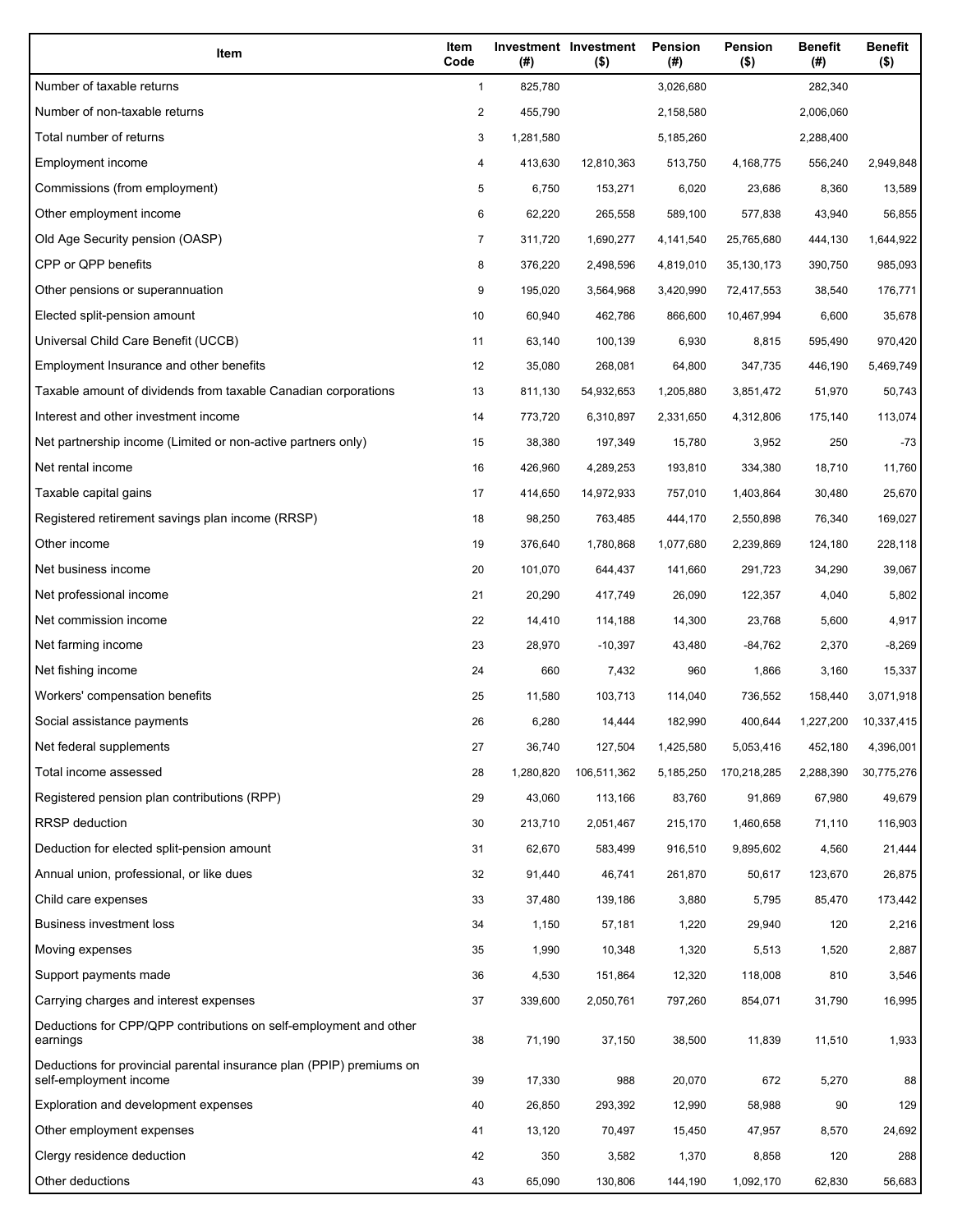| Item                                                              | <b>Item Code</b> | (#)       | Investment Investment<br>$($ \$) |           | Pension (#) Pension (\$) Benefit (#) Benefit (\$) |           |            |
|-------------------------------------------------------------------|------------------|-----------|----------------------------------|-----------|---------------------------------------------------|-----------|------------|
| Total deductions before adjustments                               | 44               | 640,630   | 5,741,820                        | 1,824,840 | 13,734,255                                        | 319,110   | 502,887    |
| Social benefits repayment                                         | 45               | 106,740   | 468,112                          | 143,890   | 373,548                                           | 1,500     | 3,307      |
| Net income after adjustments                                      | 46               | 1,258,800 | 100,490,853                      | 5,183,090 | 156, 157, 007                                     | 2,284,470 | 30,283,227 |
| Canadian Forces personnel and police deduction                    | 47               |           |                                  |           |                                                   |           |            |
| Security options deductions                                       | 48               | 1,000     | 79,668                           | 800       | 5,384                                             | 170       | 333        |
| Other payments deductions                                         | 49               | 50,140    | 241,944                          | 1,603,410 | 6,191,160                                         | 1,612,760 | 17,806,553 |
| Non-capital losses of other years                                 | 50               | 5,680     | 70,671                           | 2,570     | 17,719                                            | 700       | 2,295      |
| Net capital losses of other years                                 | 51               | 110,780   | 936,180                          | 211,520   | 327,033                                           | 3,320     | 2,967      |
| Capital gains deduction                                           | 52               | 32,360    | 3,681,349                        | 5,900     | 31,900                                            | 280       | 767        |
| Northern residents deductions                                     | 53               | 9,040     | 24,149                           | 20,790    | 62,596                                            | 8,460     | 21,024     |
| Additional deductions                                             | 54               | 18,710    | 191,183                          | 156,070   | 630,072                                           | 8,420     | 50,073     |
| Farming/fishing losses of prior years                             | 55               | 1,350     | 14,937                           | 1,260     | 6,008                                             | 80        | 513        |
| Total deductions from net income                                  | 56               | 212,070   | 5,248,180                        | 1,924,330 | 7,272,903                                         | 1,621,180 | 17,884,536 |
| Taxable income assessed                                           | 57               | 1,248,450 | 95,299,910                       | 5,166,290 | 148,897,764                                       | 1,628,950 | 12,436,886 |
| Basic personal amount                                             | 58               | 1,261,630 | 13,875,647                       | 5,185,160 | 57, 157, 864                                      | 2,288,370 | 25,141,802 |
| Age amount                                                        | 59               | 218,700   | 1,095,308                        | 4,069,940 | 25,534,874                                        | 445,790   | 3,025,245  |
| Spouse or common-law partner amount                               | 60               | 82,950    | 608,230                          | 218,810   | 957,722                                           | 165,680   | 1,419,405  |
| Amount for eligible dependant                                     | 61               | 17,170    | 173,988                          | 17,540    | 151,002                                           | 196,750   | 2,121,470  |
| Amount for children 17 and under                                  | 62               | 138,020   | 565,207                          | 27,710    | 92,239                                            | 369,180   | 1,553,116  |
| Amount for infirm dependants age 18 or older                      | 63               | 970       | 4,206                            | 5,170     | 21,886                                            | 700       | 4,095      |
| CPP or QPP contributions through employment                       | 64               | 310,950   | 343,072                          | 223,460   | 102,890                                           | 313,250   | 90,473     |
| CPP or QPP contributions on self-employment and other earnings    | 65               | 71,190    | 37,150                           | 38,500    | 11,839                                            | 11,510    | 1,933      |
| Employment Insurance premiums                                     | 66               | 187,750   | 68,544                           | 314,170   | 65,024                                            | 377,590   | 54,976     |
| PPIP premiums paid                                                | 67               | 72,380    | 10,992                           | 89,590    | 5,357                                             | 104,730   | 4,746      |
| PPIP premiums payable on employment income                        | 68               | 1,360     | 159                              | 1,880     | 128                                               | 2,090     | 107        |
| PPIP premiums payable on self-employment income                   | 69               | 17,470    | 1,274                            | 20,330    | 868                                               | 5,510     | 116        |
| Volunteer firefighters' amount                                    | 70               | 700       | 2,097                            | 2,460     | 7,371                                             | 1,340     | 4,007      |
| Canada employment amount                                          | 71               | 444,140   | 461,541                          | 1,003,490 | 687,345                                           | 537,140   | 526,143    |
| Public transit amount                                             | 72               | 27,790    | 16,696                           | 70,190    | 34,646                                            | 55,100    | 35,501     |
| Children's fitness amount                                         | 73               | 68,800    | 44,927                           | 7,630     | 3,633                                             | 47,830    | 18,307     |
| Children's arts amount                                            | 74               | 30,920    | 18,672                           | 2,770     | 1,328                                             | 13,270    | 5,163      |
| Home buyers' amount                                               | 75               | 2,600     | 11,973                           | 1,780     | 7,444                                             | 3,070     | 12,570     |
| Pension income amount                                             | 76               | 235,880   | 439,707                          | 3,811,480 | 7,323,969                                         | 43,440    | 66,063     |
| Caregiver amount                                                  | 77               | 10,300    | 52,368                           | 28,140    | 138,906                                           | 7,200     | 35,770     |
| Disability amount                                                 | 78               | 34,210    | 263,993                          | 427,110   | 3,278,468                                         | 99,910    | 767,909    |
| Disability amount transferred from a dependant                    | 79               | 8,920     | 79,039                           | 28,190    | 216,161                                           | 13,220    | 159,457    |
| Interest paid on student loans                                    | 80               | 6,010     | 3,542                            | 1,110     | 572                                               | 21,030    | 8,899      |
| Tuition, education, and textbook amounts                          | 81               | 63,980    | 558,649                          | 21,080    | 29,571                                            | 37,200    | 150,256    |
| Tuition, education, and textbook amounts transferred from a child | 82               | 30,550    | 154,903                          | 24,670    | 116,452                                           | 2,880     | 11,640     |
| Amounts transferred from spouse or common-law partner             | 83               | 49,020    | 232,836                          | 525,680   | 2,852,692                                         | 149,570   | 873,452    |
| Medical expenses                                                  | 84               | 235,830   | 1,030,734                        | 1,662,640 | 5,082,586                                         | 144,020   | 260,907    |
| Total tax credits on personal amounts                             | 85               | 1,261,810 | 3,023,459                        | 5,185,180 | 15,582,443                                        | 2,288,390 | 5,453,084  |
| Allowable charitable donations and government gifts               | 86               | 303,950   | 2,190,677                        | 1,377,590 | 1,744,908                                         | 53,550    | 28,125     |
| Eligible cultural and ecological gifts                            | 87               | 370       | 35,173                           | 1,840     | 6,699                                             | 130       | 69         |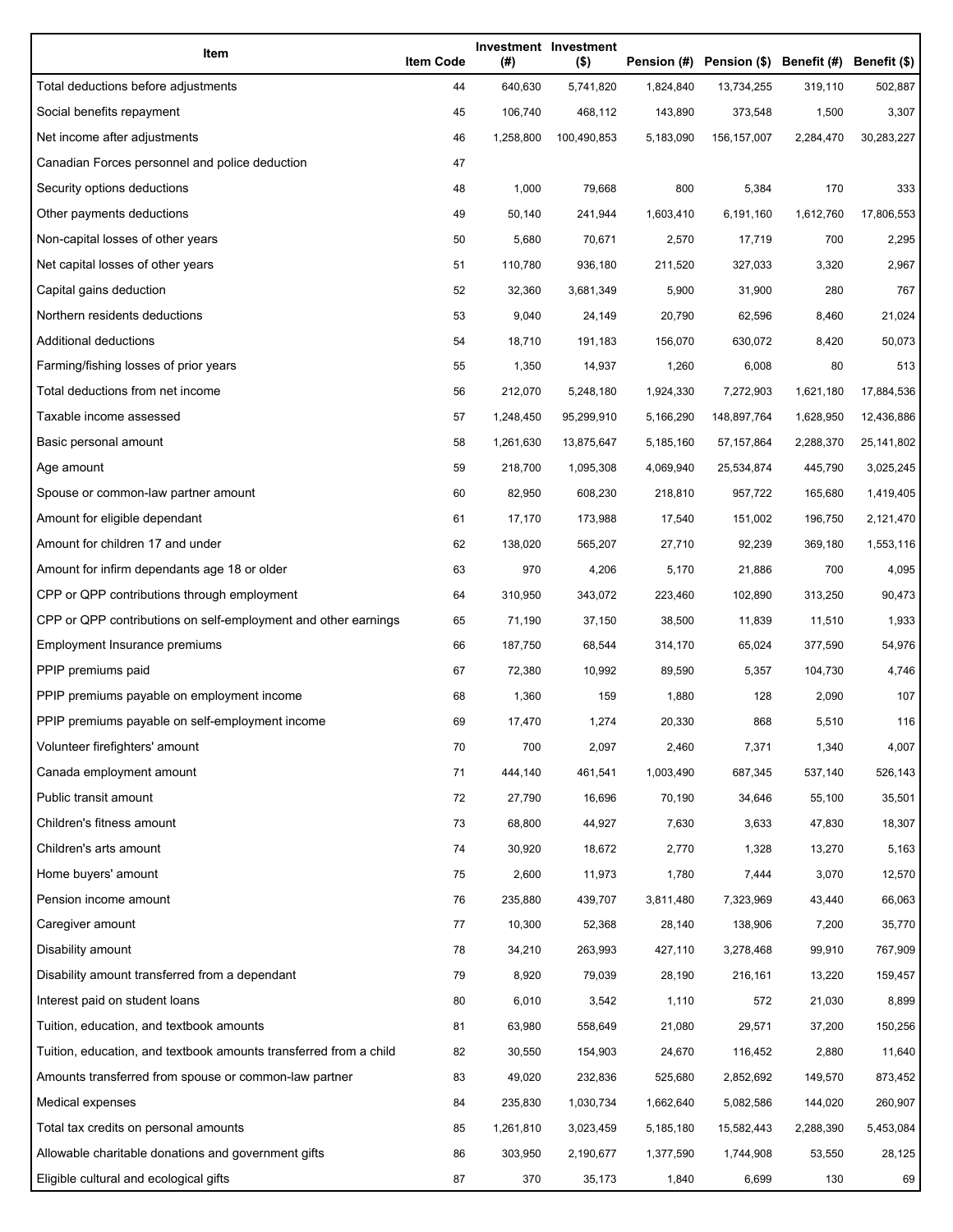| Item                                      | <b>Item Code</b> | (#)       | <b>Investment Investment</b><br>$($ \$) | Pension (#) | Pension (\$) Benefit (#) |           | Benefit (\$) |
|-------------------------------------------|------------------|-----------|-----------------------------------------|-------------|--------------------------|-----------|--------------|
| Total tax credit on donations and gifts   | 88               | 303,270   | 637,933                                 | 1,374,480   | 476,838                  | 52,770    | 7,308        |
| Total federal non-refundable tax credits  | 89               | 1,261,920 | 3,661,392                               | 5,185,180   | 16,059,281               | 2,288,390 | 5,460,391    |
| Federal dividend tax credit               | 90               | 707,960   | 7,356,029                               | 987,910     | 528,753                  | 22,300    | 3,756        |
| Overseas employment tax credit            | 91               | 50        | 397                                     | 20          | 57                       |           |              |
| Minimum tax carryover                     | 92               | 24,250    | 54,454                                  | 4,770       | 11,126                   | 120       | 168          |
| Basic federal tax                         | 93               | 721,360   | 10,602,101                              | 2,800,200   | 9,542,466                | 258,800   | 378,800      |
| Federal Foreign Tax Credit                | 94               | 193,150   | 190,416                                 | 402,260     | 66,229                   | 5,240     | 149          |
| Federal Political contribution tax credit | 95               | 15,410    | 3,304                                   | 64,010      | 9,340                    | 330       | 33           |
| <b>Investment Tax Credit</b>              | 96               | 5,120     | 16,439                                  | 5,060       | 4,900                    | 80        | 32           |
| Labour-sponsored funds tax credit         | 97               | 5,600     | 3,207                                   | 5,360       | 2,595                    | 2,710     | 560          |
| Alternative minimum tax payable           | 98               | 35,800    | 168,560                                 | 220         | 634                      |           |              |
| Net federal tax                           | 99               | 712,440   | 10,425,386                              | 2,786,490   | 9,451,201                | 258,110   | 378,068      |
| CPP contributions on self-employment      | 100              | 56,600    | 57,357                                  | 24,150      | 13,978                   | 8,840     | 3,009        |
| Social Benefits repayment                 | 101              | 106,740   | 468,112                                 | 143,890     | 373,548                  | 1,500     | 3,307        |
| Net Provincial Tax                        | 102              | 627,960   | 4,908,116                               | 2,195,710   | 4,075,731                | 169,260   | 136,828      |
| Total tax payable                         | 103              | 825,780   | 15,859,005                              | 3,026,680   | 13,914,614               | 282,340   | 521,337      |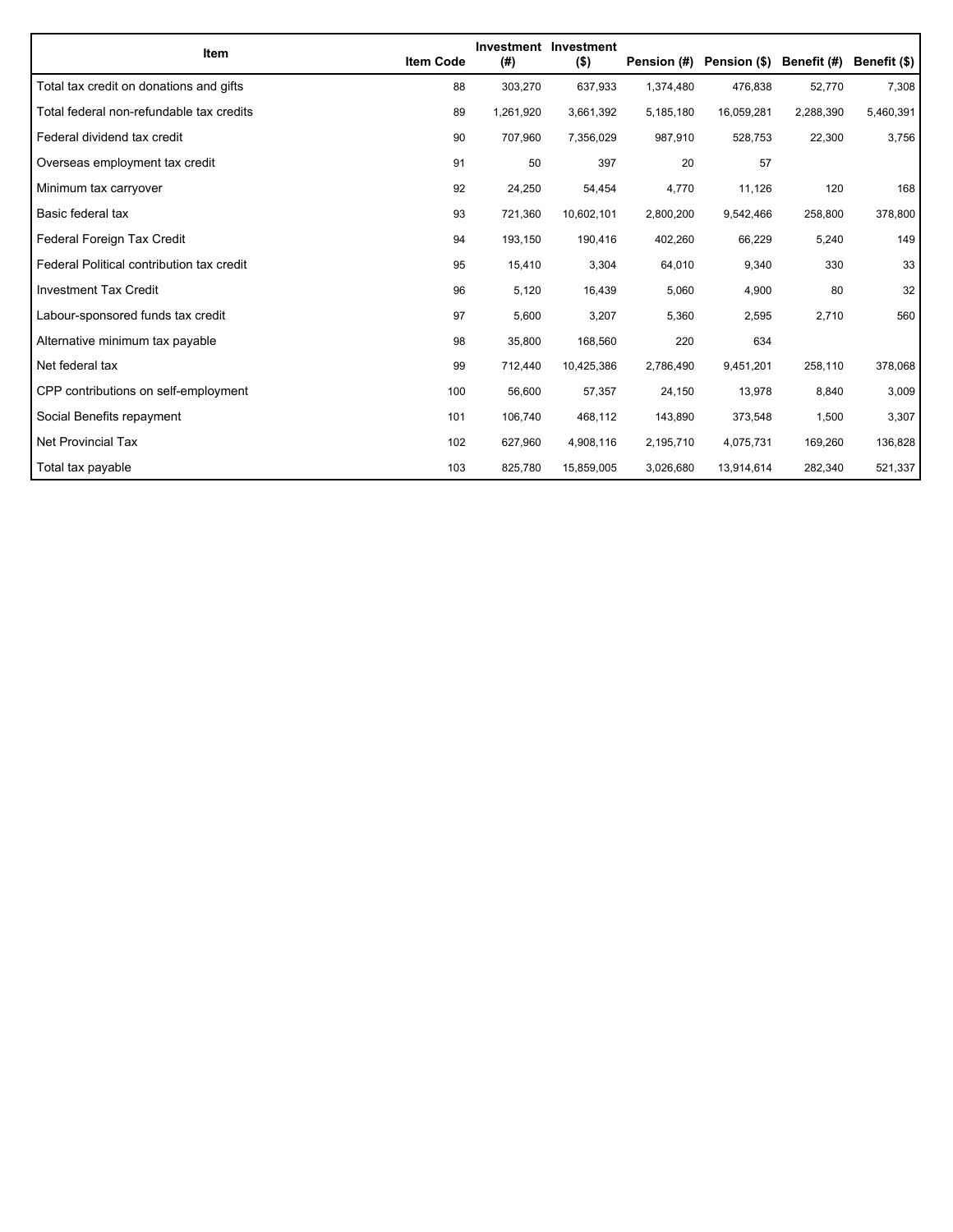| Item                                                                                        | Item Code Other (#) |         | Other (\$) |
|---------------------------------------------------------------------------------------------|---------------------|---------|------------|
| Number of taxable returns                                                                   | 1                   | 318,630 |            |
| Number of non-taxable returns                                                               | 2                   | 418,780 |            |
| Total number of returns                                                                     | 3                   | 737,420 |            |
| Employment income                                                                           | 4                   | 226,420 | 3,287,987  |
| Commissions (from employment)                                                               | 5                   | 4,520   | 43,273     |
| Other employment income                                                                     | 6                   | 42,120  | 111,015    |
| Old Age Security pension (OASP)                                                             | 7                   | 73,710  | 326,349    |
| CPP or QPP benefits                                                                         | 8                   | 169,120 | 1,086,238  |
| Other pensions or superannuation                                                            | 9                   | 77,120  | 1,354,832  |
| Elected split-pension amount                                                                | 10                  | 24,780  | 151,393    |
| Universal Child Care Benefit (UCCB)                                                         | 11                  | 26,850  | 38,221     |
| Employment Insurance and other benefits                                                     | 12                  | 38,980  | 257,253    |
| Taxable amount of dividends from taxable Canadian corporations                              | 13                  | 109,750 | 527,666    |
| Interest and other investment income                                                        | 14                  | 178,700 | 331,557    |
| Net partnership income (Limited or non-active partners only)                                | 15                  | 2,230   | 6,380      |
| Net rental income                                                                           | 16                  | 20,600  | 21,981     |
| Taxable capital gains                                                                       | 17                  | 73,020  | 387,352    |
| Registered retirement savings plan income (RRSP)                                            | 18                  | 225,470 | 6,108,982  |
| Other income                                                                                | 19                  | 426,980 | 12,510,055 |
| Net business income                                                                         | 20                  | 31,390  | 72,913     |
| Net professional income                                                                     | 21                  | 5,730   | 32,064     |
| Net commission income                                                                       | 22                  | 4,540   | 9,363      |
| Net farming income                                                                          | 23                  | 3,380   | $-23,930$  |
| Net fishing income                                                                          | 24                  | 150     | 1,100      |
| Workers' compensation benefits                                                              | 25                  | 5,950   | 49,372     |
| Social assistance payments                                                                  | 26                  | 13,200  | 43,698     |
| Net federal supplements                                                                     | 27                  | 12,540  | 33,086     |
| Total income assessed                                                                       | 28                  | 596,240 | 27,591,016 |
| Registered pension plan contributions (RPP)                                                 | 29                  | 41,500  | 81,691     |
| <b>RRSP</b> deduction                                                                       | 30                  | 92,630  | 3,665,050  |
| Deduction for elected split-pension amount                                                  | 31                  | 27,560  | 318,498    |
| Annual union, professional, or like dues                                                    | 32                  | 62,050  | 19,472     |
| Child care expenses                                                                         | 33                  | 13,040  | 32,384     |
| <b>Business investment loss</b>                                                             | 34                  | 460     | 23,499     |
| Moving expenses                                                                             | 35                  | 2,570   | 8,252      |
| Support payments made                                                                       | 36                  | 1,110   | 23,733     |
| Carrying charges and interest expenses                                                      | 37                  | 66,290  | 183,738    |
| Deductions for CPP/QPP contributions on self-employment and other earnings                  | 38                  | 14,270  | 5,323      |
| Deductions for provincial parental insurance plan (PPIP) premiums on self-employment income | 39                  | 4,810   | 177        |
| Exploration and development expenses                                                        | 40                  | 1,740   | 26,382     |
| Other employment expenses                                                                   | 41                  | 6,850   | 30,550     |
| Clergy residence deduction                                                                  | 42                  | 170     | 1,280      |
| Other deductions                                                                            | 43                  | 24,440  | 298,841    |
| Total deductions before adjustments                                                         | 44                  | 219,680 | 4,719,322  |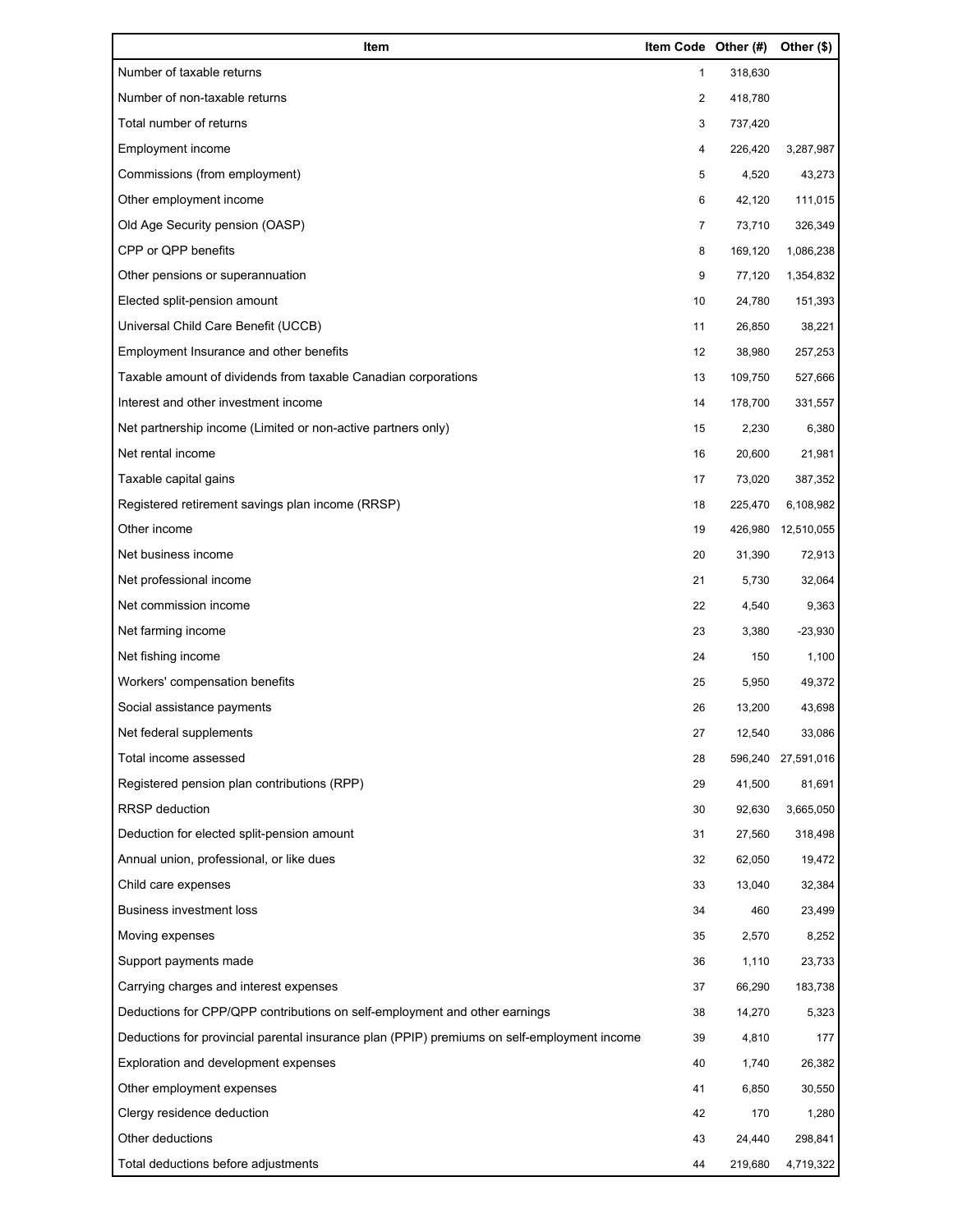| Item                                                              | Item Code Other (#) |         | Other (\$) |
|-------------------------------------------------------------------|---------------------|---------|------------|
| Social benefits repayment                                         | 45                  | 21,820  | 72,229     |
| Net income after adjustments                                      | 46                  | 593,900 | 22,827,410 |
| Canadian Forces personnel and police deduction                    | 47                  | 10      | 47         |
| Security options deductions                                       | 48                  | 670     | 14,863     |
| Other payments deductions                                         | 49                  | 30,370  | 125,636    |
| Non-capital losses of other years                                 | 50                  | 1,650   | 19,903     |
| Net capital losses of other years                                 | 51                  | 20,150  | 72,097     |
| Capital gains deduction                                           | 52                  | 890     | 19,933     |
| Northern residents deductions                                     | 53                  | 2,510   | 7,433      |
| Additional deductions                                             | 54                  | 3,910   | 48,036     |
| Farming/fishing losses of prior years                             | 55                  | 220     | 5,334      |
| Total deductions from net income                                  | 56                  | 57,960  | 313,567    |
| Taxable income assessed                                           | 57                  | 593,350 | 22,516,740 |
| Basic personal amount                                             | 58                  | 734,790 | 8,049,911  |
| Age amount                                                        | 59                  | 61,500  | 328,712    |
| Spouse or common-law partner amount                               | 60                  | 44,890  | 343,750    |
| Amount for eligible dependant                                     | 61                  | 22,390  | 232,543    |
| Amount for children 17 and under                                  | 62                  | 52,380  | 201,412    |
| Amount for infirm dependants age 18 or older                      | 63                  | 470     | 2,284      |
| CPP or QPP contributions through employment                       | 64                  | 133,870 | 101,944    |
| CPP or QPP contributions on self-employment and other earnings    | 65                  | 14,270  | 5,323      |
| Employment Insurance premiums                                     | 66                  | 149,930 | 43,366     |
| PPIP premiums paid                                                | 67                  | 36,900  | 3,506      |
| PPIP premiums payable on employment income                        | 68                  | 1,600   | 157        |
| PPIP premiums payable on self-employment income                   | 69                  | 4,930   | 229        |
| Volunteer firefighters' amount                                    | 70                  | 340     | 1,017      |
| Canada employment amount                                          | 71                  | 232,350 | 225,101    |
| Public transit amount                                             | 72                  | 38,130  | 20,519     |
| Children's fitness amount                                         | 73                  | 16,550  | 9,034      |
| Children's arts amount                                            | 74                  | 6,460   | 3,307      |
| Home buyers' amount                                               | 75                  | 1,060   | 4,668      |
| Pension income amount                                             | 76                  | 99,300  | 186,919    |
| Caregiver amount                                                  | 77                  | 4,560   | 22,708     |
| Disability amount                                                 | 78                  | 21,500  | 165,715    |
| Disability amount transferred from a dependant                    | 79                  | 4,810   | 45,479     |
| Interest paid on student loans                                    | 80                  | 3,000   | 1,507      |
| Tuition, education, and textbook amounts                          | 81                  | 39,200  | 228,517    |
| Tuition, education, and textbook amounts transferred from a child | 82                  | 11,460  | 58,175     |
| Amounts transferred from spouse or common-law partner             | 83                  | 26,940  | 130,806    |
| Medical expenses                                                  | 84                  | 107,830 | 319,606    |
| Total tax credits on personal amounts                             | 85                  | 734,990 | 1,610,448  |
| Allowable charitable donations and government gifts               | 86                  | 106,620 | 265,107    |
| Eligible cultural and ecological gifts                            | 87                  | 130     | 3,771      |
| Total tax credit on donations and gifts                           | 88                  | 105,900 | 75,864     |